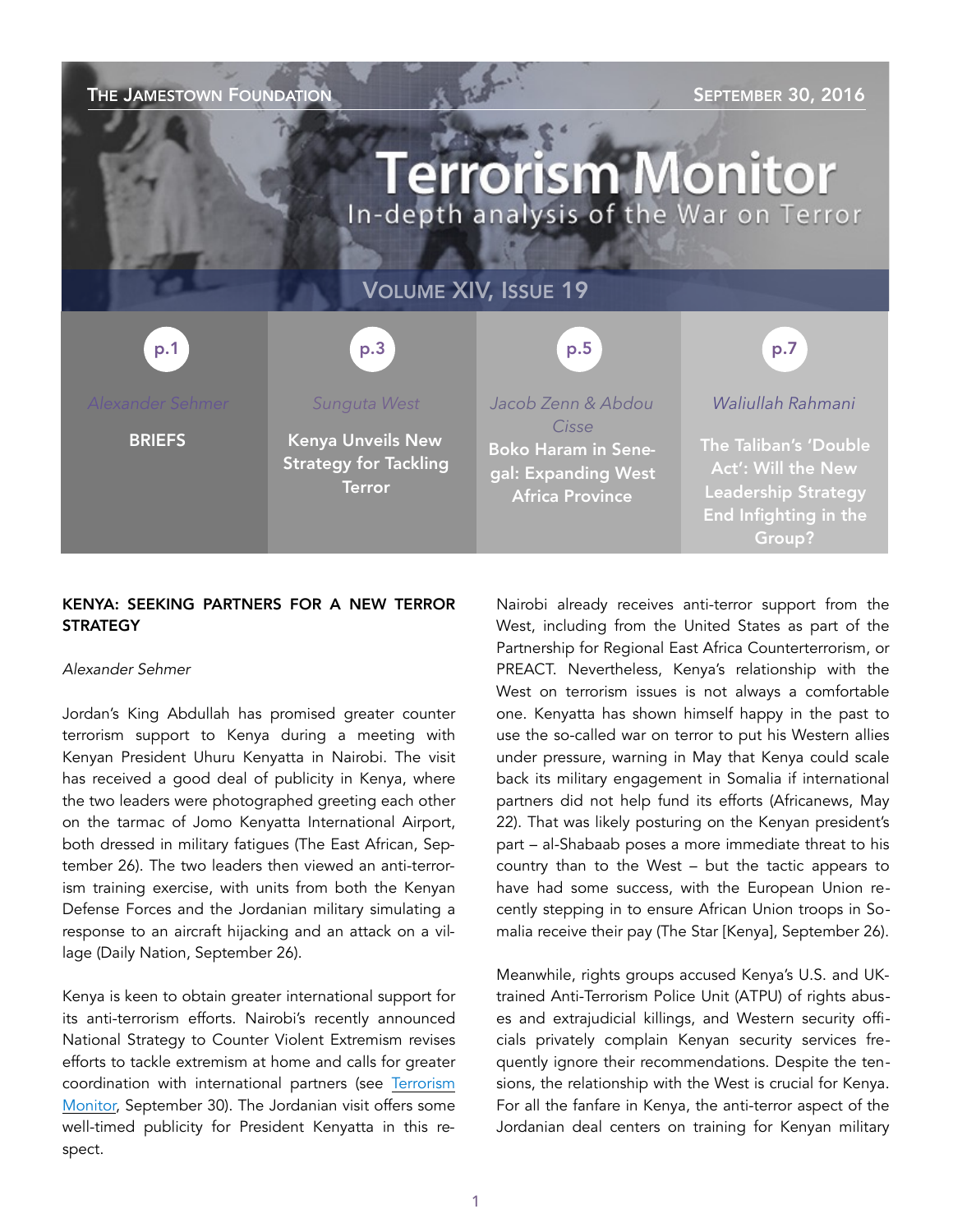pilots, while trade ties were the major focus of the leaders' meeting ([Africanews](http://www.africanews.com/2016/09/26/kenya-gets-jordanian-assistance-in-counter-terrorism-efforts/), September 26).

For Jordan, King Abdullah's visit was more an opportunity to open up an African market to Jordan's defense and other industries; certainly that is how the monarch's trip was framed back home ([Jordan Times](http://www.jordantimes.com/news/local/jordan-kenya-set-boost-trade-anti-terrorism-cooperation), September 26).

## PHILIPPINES: COLORFUL LANGUAGE BUT LITTLE ACTION ON ABU SAYYAF

### *Alexander Sehmer*

Philippine President Rodrigo Duterte called for U.S. military advisers in the country's south to be withdrawn on September 12, arguing that they were targets for Abu Sayyaf militants operating in Mindanao ([Daily Inquirer,](http://globalnation.inquirer.net/144689/duterte-us-forces-must-go) September 13). The comments come amid a torrent of anti-American rhetoric from Duterte, which has included insulting President Barack Obama and vowing to end joint military exercises ([Daily Inquirer,](http://globalnation.inquirer.net/145669/2016-ph-us-war-games-will-be-the-last-duterte) September 28). For all his colorful language, however, there has yet to be any official signs of disengagement with the United States ([Daily Inquirer,](http://globalnation.inquirer.net/145722/still-business-as-usual-for-ph-us-ties-says-envoy) September 29).

The ramping up of this kind of language may be partly because Duterte is courting Chinese investment, including a proposed railway system in Mindanao, something China appears minded to do [\(Manila Bulletin,](http://www.mb.com.ph/china-offers-to-build-mindanao-wide-railway-system/) August). The focus on China has even led Duterte to indicate he could set aside a longstanding dispute between the two [nations over islands in the South China Sea \(Daily In](http://globalnation.inquirer.net/137093/duterte-tells-china-build-us-a-railway-and-lets-set-aside-differences-for-a-while)quirer, February 29).

In fact, such a concessions seem unlikely as it would call into question Duterte's nationalist credentials, and row back on comments he made during his election campaign when he assured voters he would jet ski to the [islands and plant his country's flag there himself \(Asian](http://aseaneconomist.com/duterte-aims-to-retake-spratlys-on-jet-ski/)  Economist, April 27).

Similarly, Duterte can ill afford to have U.S. advisers pull out of Mindanao.

U.S. forces have been in Mindanao since 2002, aiding the Philippines' military in its fight against Abu Sayyaf, and while more than a decade of military operations has failed to dislodge the group, U.S. involvement has immeasurably strengthened the Philippines' military's effectiveness. Joint operations ended last year, but a small number of U.S. military advisers remain and it is these that Duterte wants removed.

Since taking up the presidency in June, Duterte has maintained a relatively conciliatory stance towards Abu Sayyaf, focusing instead on his violent and much criticized anti-drugs efforts. Now the Philippines' president appears set to change tack.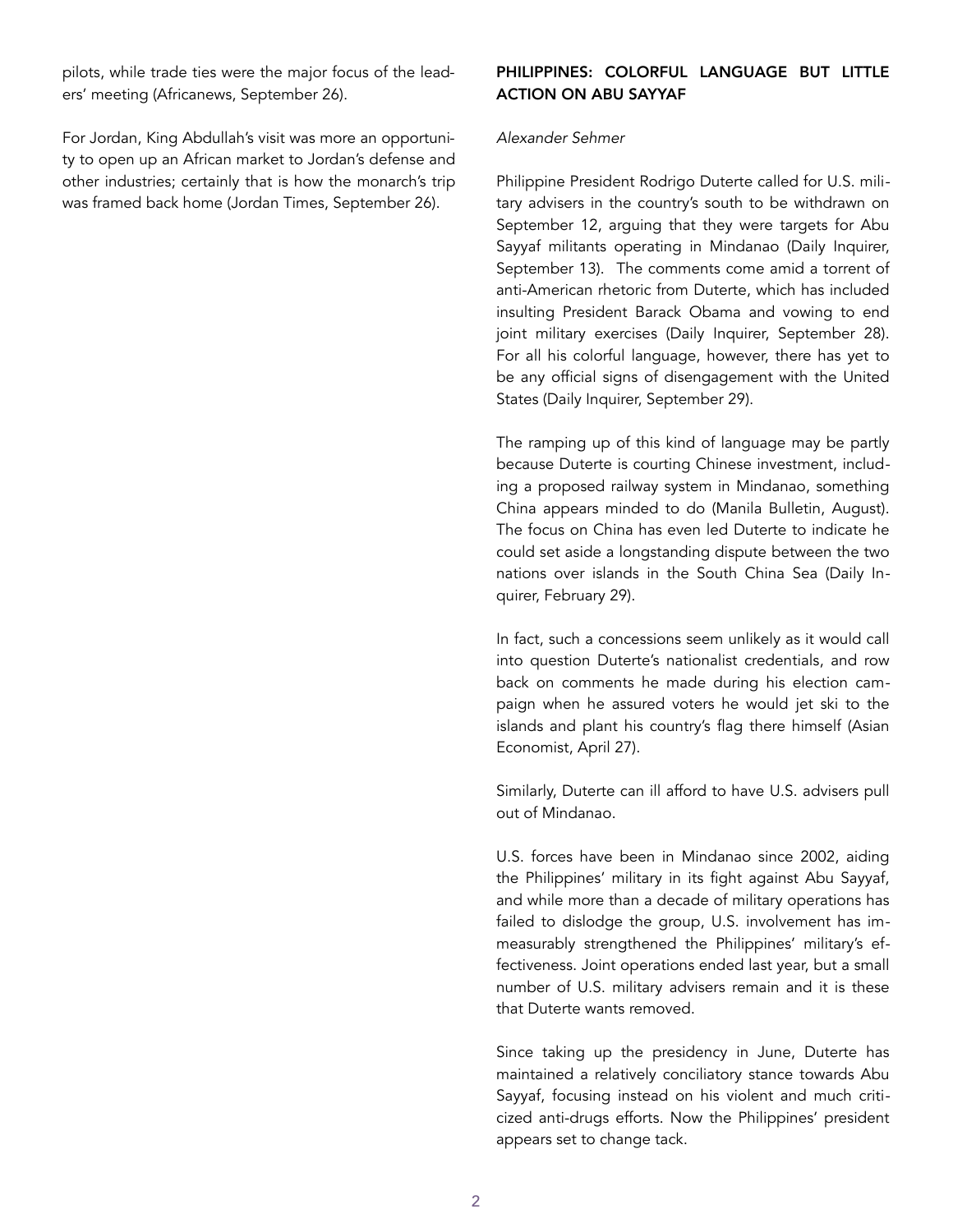At the beginning of the month, a bombing claimed by Abu Sayyaf killed 15 people in Davao, where Duterte used to be mayor. In the aftermath of the blast, the Philippines' president, speaking from Laos where was taking part in an ASEAN meeting, vowed he would ["crush" the militants and "eat" them alive \(Philippine](http://www.philstar.com/headlines/2016/09/07/1621278/rody-davao-bombers-i-will-eat-you-alive)  Star, September 7).

Should the Philippines' president attempt to tackle Abu Sayyaf in a similar manner to how he has dealt with drug dealers, he may feel constrained by his U.S. military allies, but such a move would surely seem unwise. Possibly Duteret's comments are simply bluster. Certainly it remains to be seen whether they herald any real change, either in relation to the U.S. advisers or in terms of his strategy for taking on the militants.

## Kenya Unveils New Strategy for Tackling Terror

### *Sunguta West*

Kenya has launched a new strategy aimed at preventing violent extremism, unveiling it against a background of increased threats from Somalia's al-Qaeda affiliated al-Shabaab, home-grown militants and, more recently, suspected Islamic State (IS) sympathizers ([The Star,](http://www.the-star.co.ke/news/2016/09/16/kenya-probing-isis-link-in-mombasa-police-station-attack-kiraithe_c1421725) September 16).

President Uhuru Kenyatta launched the strategy on September 7 in a speech from State House Nairobi, which was itself recently targeted in a series of grenade and Improvised Explosive Device (IED) attacks linked to suspected al-Shabaab members [\(Capital FM,](http://www.capitalfm.co.ke/news/2016/09/president-kenyatta-launches-new-strategy-fight-extremism-terror/) September 7).

Kenyatta has vowed the new National Strategy to Counter Violent Extremism (NCVE) will rally the government, civil society, the private sector and Kenya's international partners behind the country's counterterrorism efforts. The plan, with its emphasis on deradicalization over heavy-handed tactics, is seen by Kenya's counterterrorism experts as critical to dealing with the terror threats the country faces.

#### Implementing a New Strategy

Kenya's National Counter Terrorism Center (NCTC), which is run by the office of president and coordinates all government counterterrorism efforts, will implement the NCVE. Heading it up is NCTC director Martin Kimani. An experienced diplomat, as well as a military educated and regional security expert, his role is to ensure smooth coordination with regional and global partners.

Kimani was previously the permanent representative and head of mission to the United National Environmental Program (UNEP). A good deal of his experience comes from having worked as director of the Conflict Early Warning and Response Mechanism, an agency of the Inter-governmental Authority on Development (IGAD) based in Addis Ababa Ethiopia, an organization that works to prevent conflict in the Horn of Africa. He has also held senior positions at the Atlantic Council in Washington DC and worked in various capacities in currency and bond trading, political risk analysis, policy de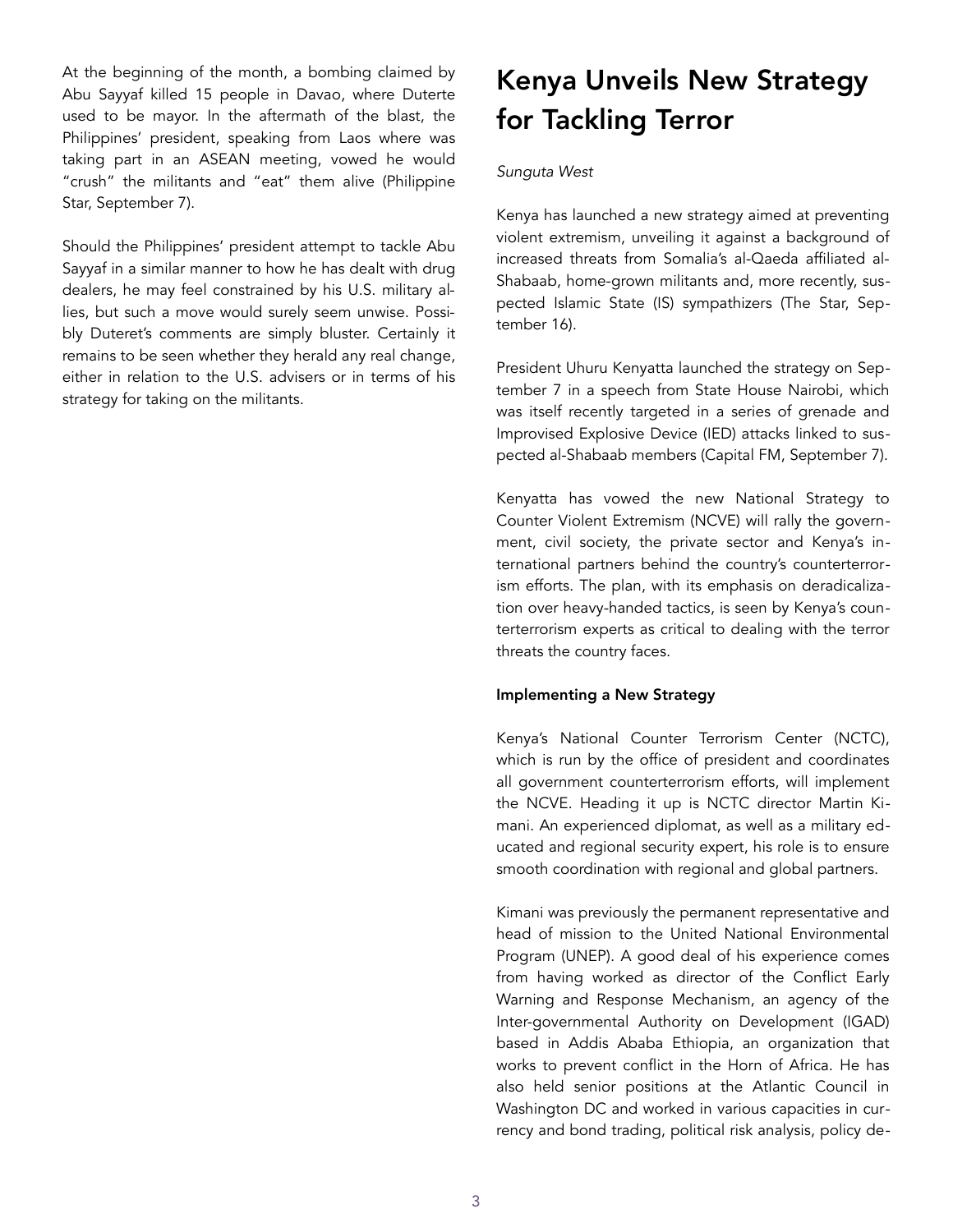velopment and regional security [\(The Standard,](http://www.standardmedia.co.ke/ktnnews/video/watch/2000102231/-kenya-s-national-counter-terrorism-plans-to-eliminate-the-threat-of-al-shabaab) January 11).

Kimani's time heading up the NCTC has been relatively successful. On his watch, terror attacks in Nairobi, Mombasa and Garissa have declined, and the scale of attacks witnessed along the border with Somalia have been reduced. These are mainly ambushes and "night raids." On September 21, for example, al-Shabaab fighters attacked Hamey Police Station in Garissa County, killing two police officers. The militants stole guns, ammunition and a police land cruiser [\(The Standard,](http://www.standardmedia.co.ke/article/2000217299/two-policemen-still-missing-after-al-shabaab-gunmen-attacked-hamey-police-post) September 21). Over 4,400 rounds of ammunition, an MG3 machine gun, two G3 rifles and a VHF radio set were also taken ([Daily Nation,](http://www.nation.co.ke/news/al-shabaab-parade-bodies-of-kenyan-police-in-somalia/1056-3395908-uphanx/index.html) September 26).

#### Emphasis on Deradicalizsation

For years, Kenya's anti-terrorism efforts have focused largely on the deployment of the security forces, with the country sending troops into Somalia in 2011. Inside Kenya's borders the police have heightened border surveillance and carried out raids in neighborhoods in [Nairobi and Mombasa, as well as in Garissa town \(The](http://www.standardmedia.co.ke/article/2000109345/100-aliens-seized-in-mombasa-swoop)  Standard, April 14, 2014). Yet al-Shabaab has continued to pose a significant threat, evidenced by the Garissa University attack in April 2015 and the attack on the Westgate Shopping Mall on September 21, 2013.

The NCVE, which adds prevention and counter-radicalization elements to existing anti-terror approaches, has the prevention of extremist groups from radicalizing ordinary Kenyans as one of its key aims. A statement on the NCVE from the president's office stresses the importance of the rehabilitation of Kenyan nationals who are former al-Shabaab combatants. [1]

This is a welcome change in focus. In 2015, reports suggested that nearly 700 combatants who had earlier left to fight for al-Shabaab in Somalia had quietly deserted the battlefields and returned to Kenya. Some left the radical group to take advantage of a Kenyan government amnesty, announced by Interior Minister Joseph Nkaissery in April, while others left the jihadists after the lucrative deals al-Shabaab promised them turned out to be less remunerative than expected [\(The Star,](http://www.the-star.co.ke/news/2015/10/21/700-al-shabaab-recruits-return-to-kenya-iom_c1227648) October 21. 2015).

With the influx of former militants, it is perhaps unsurprising that experts have concluded there has been a shift in the principle terror threat Kenya faces – from that posed by Somali militants, to that posed by home grown terror cells ([Daily Nation](http://www.nation.co.ke/oped/Opinion/Kenya-needs-a-fresh-strategy-to-counter-violent-extremism-threat/440808-3109818-5rmpyuz/index.html), March 10).

#### Security Forces 'Infiltrated'

Increasingly Kenya's security agencies have highlighted the problem of radicalization within local communities. In schools over the last few years, school heads have grappled with concerns that al-Shabaab agents have penetrated their institutions, allegedly influencing students and recruiting some to their cause ([The Star,](http://www.the-star.co.ke/news/2016/08/07/arson-attacks-radicalisation-dominate-mombasa-meeting-of-school-heads_c1399736) August 7). Near the Somali border, the police have on several occasions arrested students travelling to Somalia to join the ranks of militant groups and in some cases have rounded up students allegedly intending to join IS in Libya and Syria ([Kenyans,](https://www.kenyans.co.ke/news/kenyan-student-flying-join-isis-arrested) February 19; [The Star,](http://www.the-star.co.ke/news/2016/08/29/anti-terror-police-arrest-two-medical-interns-trying-to-join-isis_c1410818) August 2).

At first the radicalization and recruitment efforts targeted youth in majority Muslims regions like Nairobi's Eastleigh neighborhood, northern Kenya and the coastal region of Mombasa, but this appears to have changed. Militants now also recruit from non-traditional Muslims regions. Factors such as poverty, unemployment and a lack of opportunities for young people are seen as the drivers of radicalization, but another important factor may be grievances around marginalization as a result of race or tribe ([Daily Nation,](http://www.nation.co.ke/oped/Opinion/Youth-Radicalisation-Society-Security/440808-2775204-an0x1z/index.html) July 4, 2015).

Meanwhile, reports also suggest that members of al-Shabaab's Amniyat, the group's intelligence wing, have targeted the security forces. In July, a police officer killed seven of his colleagues at a police station in Kapenguria, West Pokot County in what has been portrayed as a lone wolf attack. The officer was later gunned down by members of the elite Recce squad of the General Service Unit (GSU) following an eight-hour siege at the police station ([Daily Nation,](http://www.nation.co.ke/news/1056-3294122-6gr2xvz/index.html) July 14).

Investigations have since shown that the officer had a network within the service. According to some reports, he had attempted to bribe other officers to release a terror suspect held at the station, while his bank account is said to have contained more than \$30,000 that could not be properly accounted for ([Daily Nation,](http://www.nation.co.ke/news/1056-3294122-6gr2xvz/index.html) July 14; [The Standard,](http://www.standardmedia.co.ke/article/2000208633/gunman-in-kapenguria-attack-was-a-police-officer-at-the-station) July 14).

In August, a police raid targeting a former Recce elite squad officer who had deserted the force discovered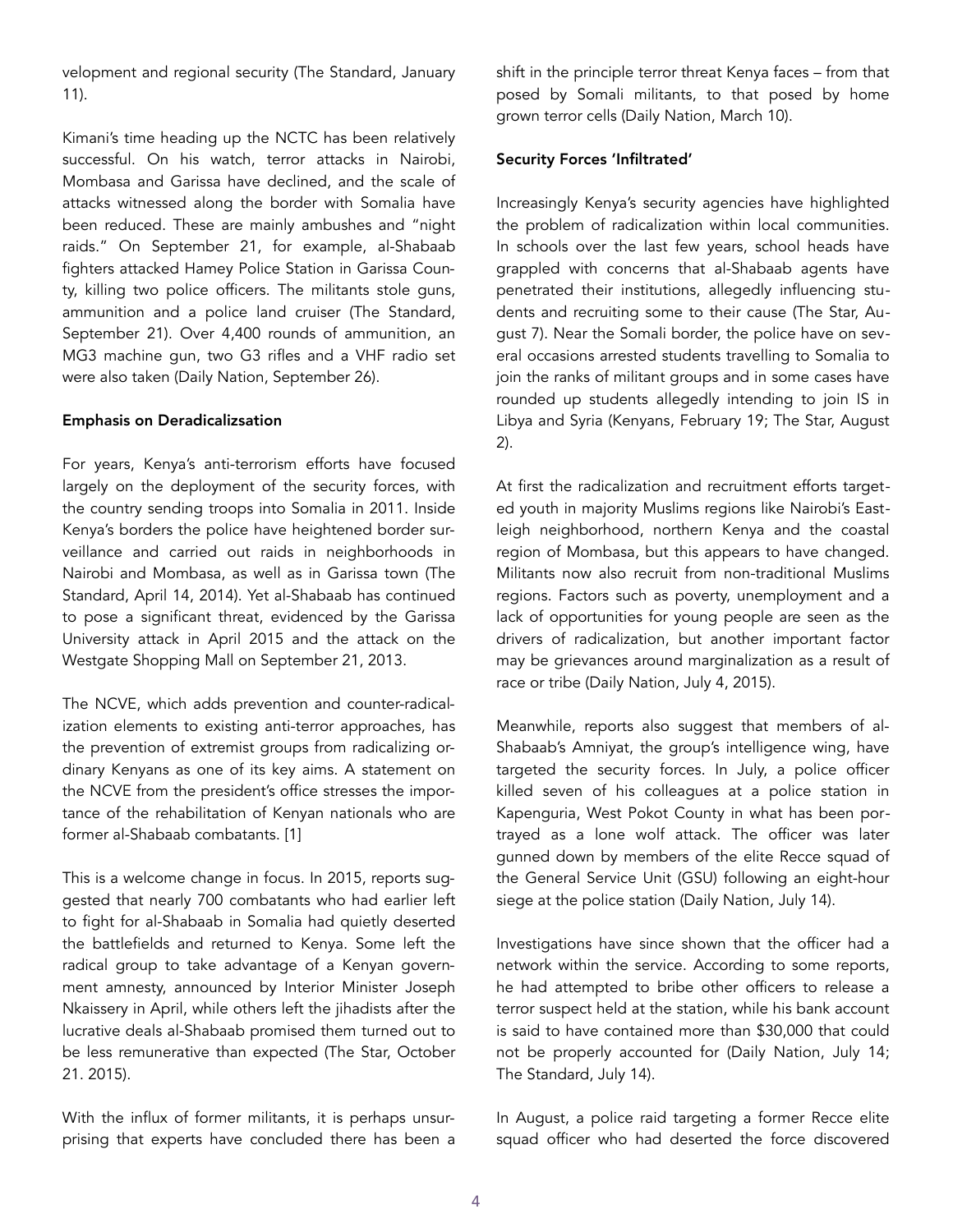three AK47 rifles and 178 round of ammunition. The operation followed reports the officer had been radicalized and was planning to attack a GSU camp in the Ruiru area near Nairobi, which hosts the elite squad [\(The Star,](http://www.the-star.co.ke/news/2016/08/04/police-foil-terror-attack-on-recce-squad-headquarters_c1398122) August 4). He had reportedly been seen attending the radical Riyadha Mosque in Nairobi, where hardline sermons are preached.

## Under Scrutiny

Kenyan military efforts in Somalia have had some success in countering al-Shabaab, but fresh thinking on anti-terror strategies in Kenya is clearly to be welcomed. Kimani appears well placed to facilitate the planned coordination with regional partners the NCVE envisages; and the emphasis on deradicalization efforts is pertinent given the number of former al-Shabaab fighters returning to Kenya.

Nevertheless, recent reported incidents of radicalization within the security services are a troubling development and a reminder that Kenyan counterterrorism officials will need to monitor just how effectively its new strategy plays out.

*Sunguta West is an independent journalist based in Nairobi, Kenya.* 

## **NOTES**

[1] See the statement from the [Kenyan president](http://www.president.go.ke/2016/09/07/resident-kenyatta-launches-new-strategy-to-fight-extremism-terror/) (September 7)

# Boko Haram in Senegal: Expanding West Africa Province

## *Jacob Zenn and Abdou Cisse*

During the past six years, Boko Haram has been principally operational in Nigeria and, to a lesser extent, in neighboring Niger, Chad and Cameroon. Now, beyond Nigeria and its border regions, Senegal has unexpectedly become a country where the group is attempting to expand its regional influence both ideologically and operationally.

In Nigeria, Abubakar Shekau, as the head of Jamatu Ahlis Sunna Lidawatti wal Jihad (JAS), announced his jihad against Nigeria and the United States in 2010. Later, in 2015, he pledged allegiance to Islamic State (IS), rebranding as IS' West Africa Province, although the media still tends to refer to both entities as Boko Haram. Since IS dropped Shekau from the leadership position of West Africa Province in favor of Abu Musab al-Barnawi in August 2016, West Africa Province has mostly focused on the border areas between Nigeria and its neighboring countries. Shekau, who has since August 2016 reverted to his original position as leader of JAS, is largely focused on the interior parts of northeastern Nigeria's Borno State.

While many Senegalese jihadists profess admiration for Shekau, it is unclear if he is really behind Boko Haram's Senegal "project." The movement instead appears to be mostly a Senegal-born initiative driven by Senegalese imams who have adopted a Boko Haram salafijihadi ideology in opposition to their forefathers' sufi heritage. Moreover, factional leaders close to Abu Musab al-Barnawi seem more likely to be involved in the project, given their experience and regional contacts.

Nonetheless, such a project is of value to IS and could be emblematic of the way IS and an "independent" JAS under Shekau can still cooperate on certain matters, despite the very public differences between them.

## The Senegal 'Project'

The most prominent Senegalese imam linked to West Africa Province is Alioune Ndao of Kaolack, a city outside of Dakar. According to the Senegalese security forces, when Ndao was arrested, he had two satellite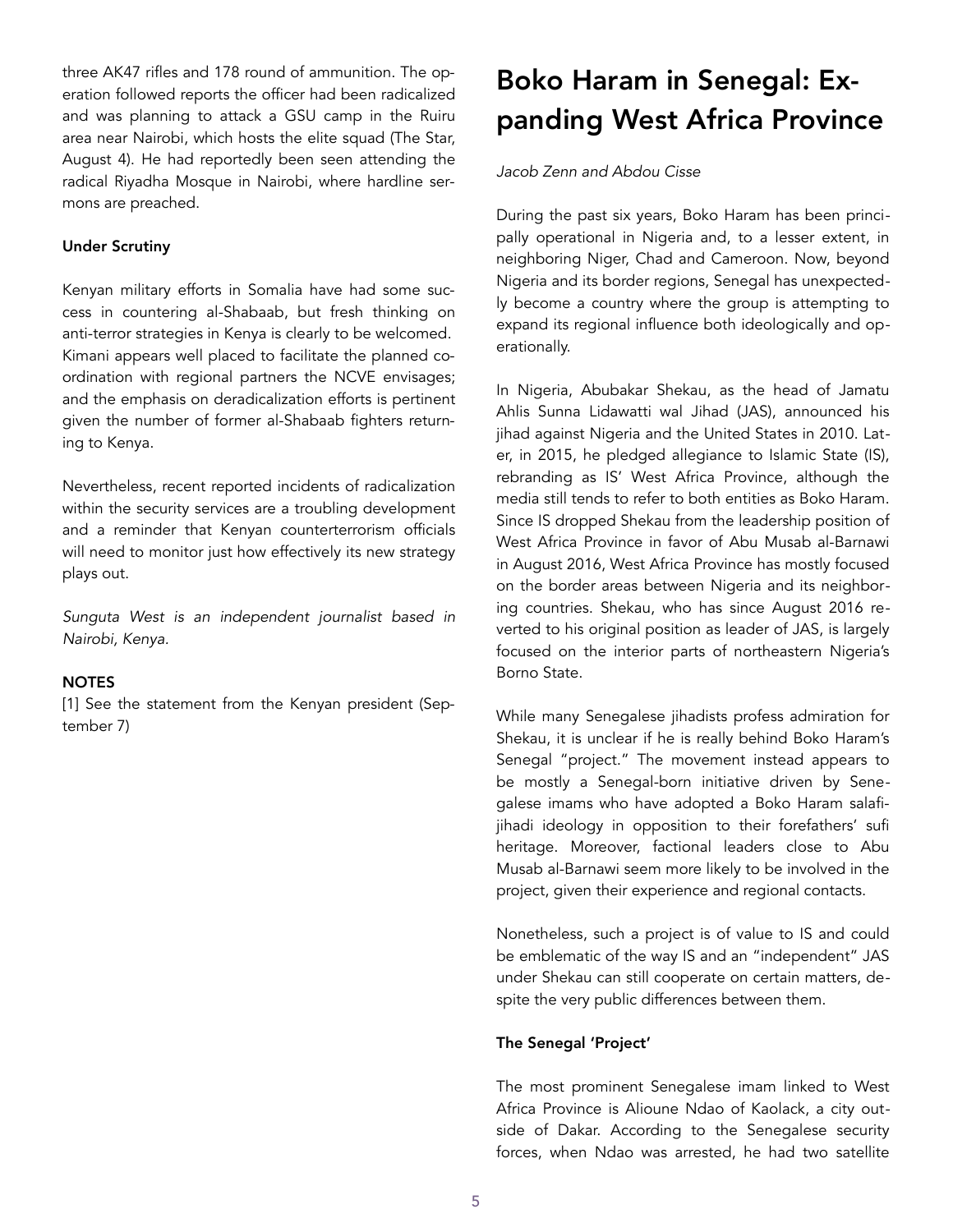phones that showed constant communication with West Africa Province. Ndao was also the Quranic teacher of Makhtar Diokhane, who was arrested by Nigerien authorities in Niger in November 2015 for sending money from West Africa Province to his wife in Senegal in support of the project.

Diokhane was in Niger to negotiate the release of three detained fighters [\(Seneweb](http://www.seneweb.com/news/Justice/diokhane-enseignait-le-coran-aux-combatt_n_190544.html), August 17). In court, he acknowledged that West Africa Province wanted to finance a cell in southern Senegal, but argued that he stayed with West Africa Province (in Nigeria or Niger) only so as to teach the Quran to fighters, not to participate in the conflict himself.

Ndao and Diokhane were not the only Senegalese connected to West Africa Province. Authorities said a Senegalese individual arrested in Dakar had been communicating with his brother who was in Nigeria fighting with West Africa Province ([Premium Times](http://www.premiumtimesng.com/news/headlines/193109-in-sweeping-offensive-senegal-arrests-imams-women-with-suspected-links-to-boko-haram.html), November 13, 2015). The man, whose name was not released, was one of several Senegalese citizens found to be communicating with, or receiving money from, relatives in West Africa Province.

There is no apparent connection between either Ndao or Diokhane to Senegalese foreign fighters with IS in Libya ([Seneweb](http://www.seneweb.com/news/Societe/le-senegal-lance-un-severe-avertissement_n_183977.html), June 2). Nonetheless, among the estimated 30-plus Senegalese foreign fighters with IS in Libya, a number of them joined *salafi* organizations in university or in mosques before traveling to Libya. Some of them also intended to join West Africa Province in Nigeria, following the advice of IS spokesman Muhammed al-Adnani, who called on fighters who could not reach Syria to go to Libya or Nigeria. Indeed, one of the Senegalese foreign fighters with IS in Senegal was known as Shekau al-Senegali, in deference to Abubakar Shekau ([Seneweb,](http://www.seneweb.com/news/Societe/23-senegalais-auraient-rejoint-boko-hara_n_188551.html) July 23).

### The Question of Nigerian Leadership

Although most Senegalese citizens arrested in connection with the West Africa Province's efforts in Senegal, as well as Senegalese foreign fighters with IS in Libya, reference Shekau as their inspiration, it is unclear whether Shekau is, in fact, leading the project from his base in northeastern Nigeria. Indeed, it seems likely another militant leader is behind it.

For one, Senegal is a Francophone country, and presumably a French-speaking member of West Africa Province or JAS from Niger, Cameroon or Chad would be better placed to manage the project (Shekau speaks Hausa, Fulani, Arabic and passable English, but not French).

One such fighter is French-speaking Mahamat Daud, who facilitated the movement of Nigerians to fight with al-Qaeda in the Islamic Maghreb (AQIM) and allies in northern Mali in 2012, but broke from Shekau in 2015 over his targeting of IDP (internally displaced people) camps in Borno State. Shekau believed Muslims in the IDP camp were guilty of *shirk* (worshipping an entity other than Allah) for collaborating with an un-Islamic government, while Daud and other fighters with AQIM disagree with this religious interpretation ([France24,](http://www.france24.com/en/20150813-new-boko-haram-leader-nigeria-chad-mahamat-daoud-shekau-islamist) August 13, 2015).

Another leader who could orchestrate a relationship between West Africa Province and Senegal is Mamman Nur. Despite now being associated with West Africa Province and loyal to Abubakar al-Baghdadi, Nur was associated with AQIM and al-Shabaab in 2011 when, with their support, he masterminded the suicide bombing at the UN Headquarters in Abuja, Nigeria, which [killed 22 people \(](http://saharareporters.com/2011/09/18/nigeria-sets-175000-bounty-mamman-nur-alleged-un-office-bomber)[Sahara Reporters](http://saharareporters.com/2016/08/05/new-boko-haram-leader-al-barnawi-accuses-abubakar-shekau-killing-fellow-muslims-living)[, August 5; Sahara](http://saharareporters.com/2011/09/18/nigeria-sets-175000-bounty-mamman-nur-alleged-un-office-bomber)  Reporters, September 18, 2011). Nur could leverage regional connections in West Africa, including to other AQIM-turned-IS members, to provide funding to aspiring West Africa Province militants in Senegal ([France 24,](http://observers.france24.com/en/20160201-senegal-jihadist-islamic-state) February 1).

Another possibility is Nigerian Khalid al-Barnawi, a former associate of Mokhtar Belmokhtar in Algeria and a founding member of the Ansaru faction, which broke away from JAS in 2012 over disputes over Shekau's ruthless leadership style and self-serving religious interpretations. He reportedly has businesses in Senegal through which he could fund the project [\(fulansitrep,](https://fulansitrep.com/2015/11/24/can-senegal-bear-the-costs-of-a-war-with-boko-haram/) November 24). Although he was arrested in April 2016, the Nigerian army has continued to accuse Ansaru members of facilitating the flow of Nigerian foreign fighters to IS in Libya, which would indicated Ansaru, like other former Nigerian AQIM associates, now operates alongside IS. In Libya, Ansaru militants could easily interact with other sub-Saharan foreign fighters, including Senegalese, Ghanaians and Malians who, like the Nigerians, have been prominently featured in IS propaganda from Libya ([The News](http://thenewsnigeria.com.ng/2016/08/dss-arrest-members-of-boko-haram-ansaru-terror-groups-in-kano-kaduna-edo/) [Nigeria], August 22; [Vanguard,](http://www.vanguardngr.com/2016/04/leader-ansaru-jihadist-group-arrested-lokoja/) April 3).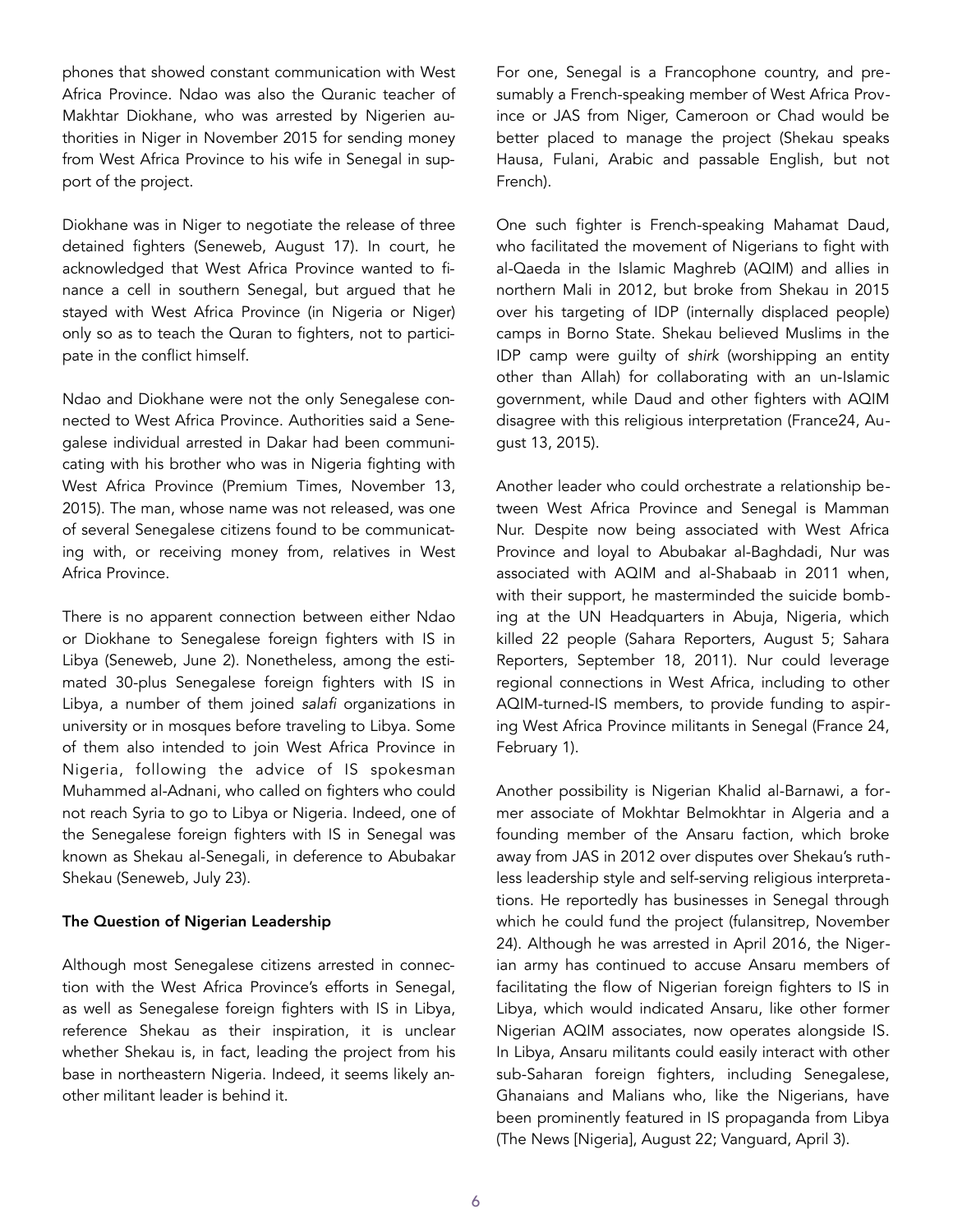Shekau is mostly based in Sambisa Forest in Borno State and is ideologically aligned with foreign jihadist groups – first al-Qaeda, then IS and now as an al-Baghdadi loyalist but not part of IS. However, unlike Daud, Nur, Khalid al-Barnawi, or current West Africa Province leader Abu Musab al-Barnawi, he has always been the recipient of support from these groups rather than the driving force behind the relationship.

So while Senegalese members of the project revere Shekau for his ideology and charisma, it seems more likely that one of these other figures facilitated the Senegalese relationship with West Africa Province.

## A Truly West African Province

The most likely scenario is that, like past examples of the evolution in Nigerian jihadism, such as the formation of Ansaru or West Africa Province ahead of Shekau's pledge to al-Baghdadi, multiple factions and leaders have had a hand in the Senegal project.

The Senegal project is, in any event, fairly small in scale, but given the split between Abu Musab al-Barnawi and Shekau, an attack by West Africa Province in Senegal could elevate the former's status in his competition with Shekau. That could, in turn, motivate new *salafi* cells in Senegal or spark other "start-up" initiatives in West Africa.

The IS leadership would likely also see value in West Africa Province carrying out an attack beyond Nigeria and its borderlands. Such a move would prove the West Africa Province is truly West African, and help stymie the narrative of an IS decline.

*Jacob Zenn is a Fellow of African and Eurasian Affairs at The Jamestown Foundation.* 

*Abdou Cisse is a Senegalese journalist now focusing on jihadism in Senegal and West Africa.* 

# The Taliban's 'Double Act': Will the New Leadership Strategy End Infighting in the Group?

Waliullah Rahmani

On September 8, 2016, the recently appointed Taliban leader Mullah Haibatullah Akhundzada released his Eid al-Adha message. While much of the language is familiar – he terms the Islamic Republic of Afghanistan a puppet state working for foreign infidels imposing their will on the country – the tone he adopted is very different to that of his predecessors, stressing religiosity and even talking of a "new era" into which the Taliban has entered ([Chekad,](http://chekad.tv/%D9%BE%DB%8C%D8%A7%D9%85-%D8%B9%DB%8C%D8%AF%DB%8C-%D8%B1%D9%87%D8%A8%D8%B1-%D8%B7%D8%A7%D9%84%D8%A8%D8%A7%D9%86-%D8%AC%D9%86%DA%AF-%D8%A8%D8%A7-%D8%AE%D8%A7%D8%B1%D8%AC%DB%8C-%D9%87/) September 9)

Akhundzada's Eid message addresses issues of governance and public relations, as well as moral issues affecting fighters within the Taliban ranks across Afghanistan. He claims in his message that his group of fighters controls vast tracts of Afghanistan that are in need of governance and he orders his commanders and various council members in the field to govern the people in those areas with "justice and equality."

He calls for them to implement sharia but also to build trust with the local inhabitants, including preventing Taliban fighters from treating citizens badly. In the final two paragraphs, he points the finger at Afghans who support and work for the government of Afghanistan and calls on them to leave their government jobs. Lastly, he calls on the international community, referring to the Taliban's political office and saying: "We want to have relations with international players and address their concerns and questions regarding us so that, in the future, we protect our country from harm by others, and nothing bad should take place in others' affairs from our country."

The message appears more inwardly focused, directed at the Taliban's rank and file in Afghanistan, and this internally-focused Eid message may have its roots in the threatened splintering of the group that began when Mullah Mansoor, Akhundzada's predecessor, took over leadership of the group in July 2015 ([Khabar Online,](http://www.khabaronline.ir/(X(1)S(0kuziltwyxsxki5gornzlnmd))/detail/525411/World/centeral-asia-caucuses) April 9).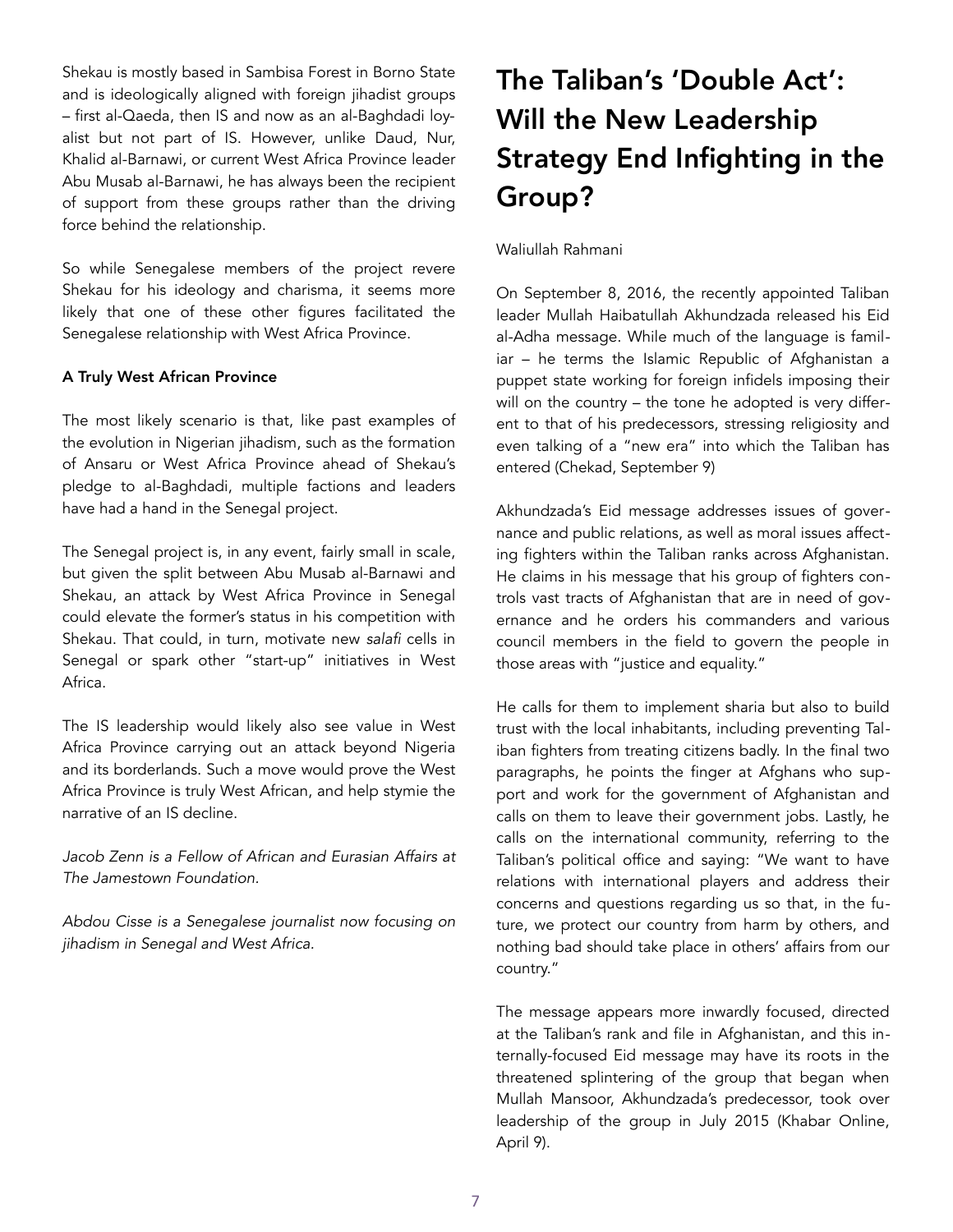Three months after Mansoor's death, it would appear the risk of fragmentation within the Taliban remains a major issue for the group. Certainly Akhundzada's Eid message suggests the issue continues to take up the time and energy of the insurgency's new leadership.

### Under New Leadership

Following Mansoor's death in a U.S. drone strike in the Pakistani province of Baluchistan in May, Akhundzada was named as the Taliban leader, the figurehead of the insurgency in Afghanistan. The announcement was made on May 25, with the group at the same time naming Akhundzada's deputies – Mullah Yaqub, the son of Mullah Omar, as the Taliban's first deputy leader, with Sirjuddin Haqqani, the son of Jaluluddin Haqqani and leader of the brutal Haqqani Network (HQN), named as second deputy leader ([al-Jazeera,](http://www.aljazeera.com/news/2016/05/taliban-leader-mullah-haibatullah-akhunzada-160525161334507.html) May 26). Both are young and from well-known Taliban leadership families.

Prior to taking on the leadership of the group, Akhundzada had been the deputy Taliban leader. Under Mansoor, he was an ideological guru of the insurgency. He was not known for his military mind, instead his focus was on legitimizing the Taliban's tactics, including its use of suicide attacks, through his *fatwas* (Islamic religious decrees), attempting to give the violent acts some basis in *sharia* and painting them as a route to paradise.

Mansoor had been a divisive figure within the Taliban. His appointment, which followed the delayed disclosure of the death of the then Taliban leader Mullah Omar in 2015, had encountered considerable resistance from many Taliban commanders, with a group of some of the most influential figures forming a breakaway group under Mullah Rasool [\(BBC,](http://www.bbc.co.uk/news/world-asia-34719314) November 4, 2015). While Mansoor was militarily-speaking a strong and established figure, he lacked religious legitimacy and was deeply uncharismatic. For the first time, the Taliban had been in danger of fragmenting into smaller groups.

By contrast, with his established religious background, Akhunduzada was seen as someone who could unify group. He had the religious credentials deemed necessary for acceptance among the leadership and field commanders of the Taliban.

## The 'Real Mastermind' Behind the Insurgency

During the discussions over who would replace Mansoor at the head of the insurgency, Haqqani was considered to be a leading candidate to replace Mansoor by many informed circles in Pakistan close to the ISI, Pakistan's military intelligence agency that is alleged to have supported HQN ([Express Tribune](http://tribune.com.pk/story/1108087/sirajuddin-haqqani-may-even-deadly-foe-mansour/), May 22).

Despite his role as second deputy leader, many policy makers and media pundits see him as the guiding hand behind the Taliban's strategy in Afghanistan, and the true commander of the insurgency ([AAN](https://www.afghanistan-analysts.org/the-new-taleban-deputy-leaders-is-there-an-obvious-successor-to-akhtar-mansur/), February 10). He has for more than a decade run the HQN, a branch of the Taliban with a strong terror network in the large cities of eastern Afghanistan and in the capital city of Kabul. Under Haqqani, the HQN has waged some of the most bloody and sophisticated suicide operations seen in the [capital](http://middleeastpress.com/english/nds-arrests-haqqani-suicide-attack-managers-in-kabul/) for at least for the last six years ([Tolonews,](http://www.tolonews.com/en/afghanistan/23420-nds-arrests-8-haqqani-terrorists-in-connection-with-tolo-tv-attack) January 22).

Since 2003 Haqqani, who has a bounty of up to \$10 million under the U.S. Rewards for Justice Program, has moved steadily into the central command structure of the Taliban from a position on the sidelines of the insurgency ([Khabarnama,](http://english.khabarnama.net/2016/09/07/shifting-shadow-of-haqqani-network-in-afghanistan/) September 7). He has managed to run the most brutal terror network in Afghanistan under the Taliban banner with a degree of sophistication and success.

As the head of HQN, Haqqani has been able to put pressure on the Afghan capital leaving parts of it in lock down for hours through suicide operations. With focused attacks, such as the one targeting the aid organization CARE International, he has gained the attention of the international media ([FirstPost,](http://www.firstpost.com/world/kabul-armed-group-attacks-care-international-injures-six-2992424.html) September 6). The attacks have instilled fear in Afghan citizens, affected the Afghan economy and disrupted the activities of international organizations in Afghanistan. They have also raised the profile of the Taliban among militants and prompted the United States to add the HQN to its list of designated terrorist groups in 2012. It may well be this notoriety, Haqqani's high profile record as one of the most wanted on the terror lists in Washington, which prevented him from assuming Taliban leadership.

In a surprise move following the announcement of his role as a Taliban deputy leader, Haqqani released an audio message in which he hinted at a possible openness to peace talks, as long as they were held in accordance with sharia ([Express Tribune](http://tribune.com.pk/story/1123156/rare-audio-message-taliban-open-talks-sharia/), June 15). But Pakistan's ISI and other backchannel contacts of the Taliban